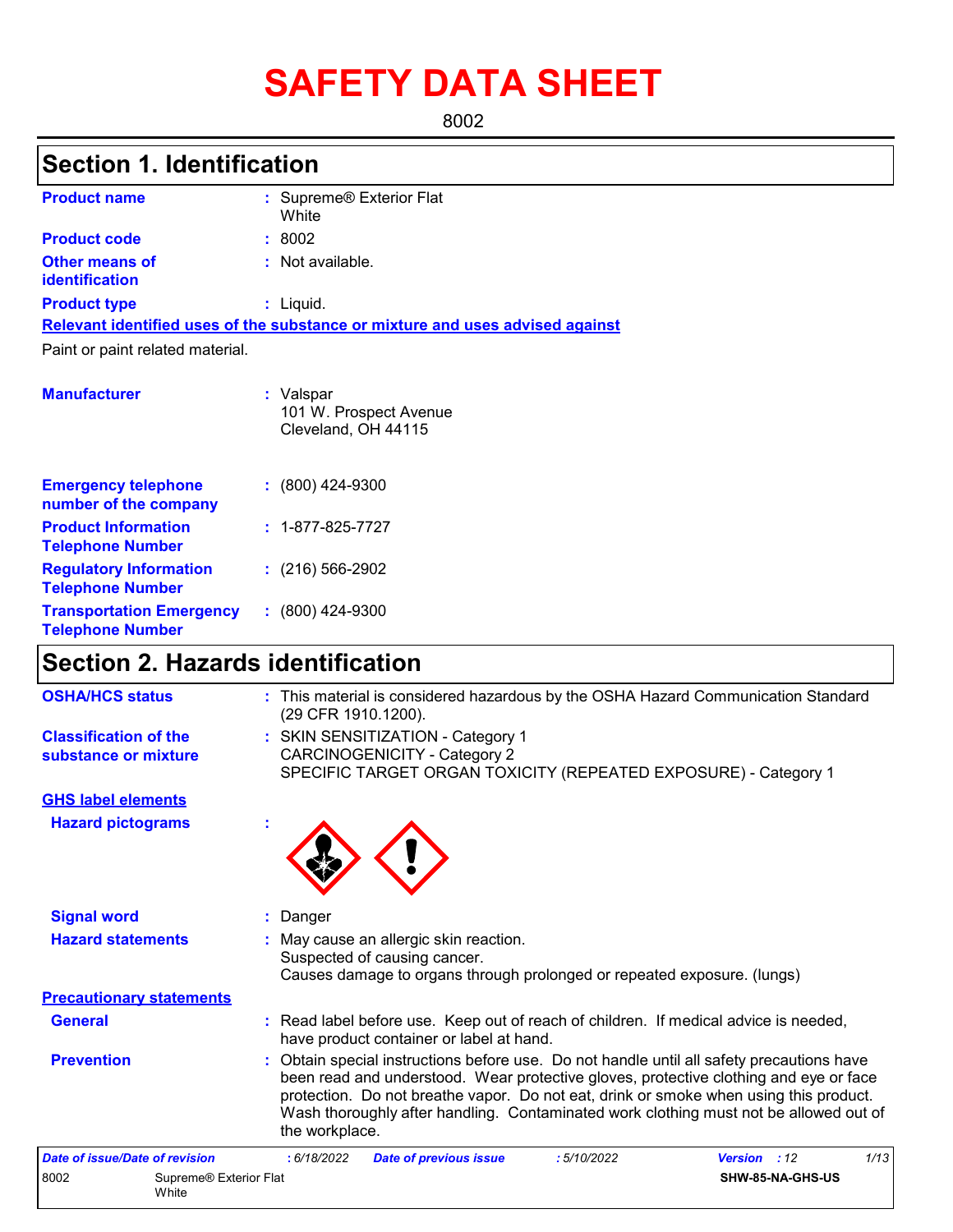## **Section 2. Hazards identification**

| <b>Hazards not otherwise</b>          | transfer contents to other containers for storage.<br>: None known.                                                                                                                                                   |
|---------------------------------------|-----------------------------------------------------------------------------------------------------------------------------------------------------------------------------------------------------------------------|
|                                       | Please refer to the SDS for additional information. Keep out of reach of children. Do not                                                                                                                             |
| <b>Supplemental label</b><br>elements | WARNING: This product contains chemicals known to the State of California to cause<br>cancer and birth defects or other reproductive harm.                                                                            |
| <b>Disposal</b>                       | : Dispose of contents and container in accordance with all local, regional, national and<br>international regulations.                                                                                                |
| <b>Storage</b>                        | : Store locked up.                                                                                                                                                                                                    |
| <b>Response</b>                       | : IF exposed or concerned: Get medical advice or attention. Wash contaminated clothing<br>before reuse. IF ON SKIN: Wash with plenty of water. If skin irritation or rash occurs:<br>Get medical advice or attention. |

## **Section 3. Composition/information on ingredients**

| Substance/mixture     | : Mixture        |
|-----------------------|------------------|
| <b>Other means of</b> | : Not available. |
| <i>identification</i> |                  |

#### **CAS number/other identifiers**

| Ingredient name                   | % by weight | <b>CAS number</b> |
|-----------------------------------|-------------|-------------------|
| <b>Titanium Dioxide</b>           | 210 - ≤25   | 13463-67-7        |
| Talc                              | $\leq 10$   | 14807-96-6        |
| <b>Tetrachloroisothalonitrile</b> | .<1         | 1897-45-6         |
| Heavy Paraffinic Oil              | l≤′         | 64742-65-0        |

Any concentration shown as a range is to protect confidentiality or is due to batch variation.

**There are no additional ingredients present which, within the current knowledge of the supplier and in the concentrations applicable, are classified and hence require reporting in this section.**

**Occupational exposure limits, if available, are listed in Section 8.**

## **Section 4. First aid measures**

| <b>Description of necessary first aid measures</b> |                                                                                                                                                                                                                                                                                                                                                                                                                                                                                                                                           |
|----------------------------------------------------|-------------------------------------------------------------------------------------------------------------------------------------------------------------------------------------------------------------------------------------------------------------------------------------------------------------------------------------------------------------------------------------------------------------------------------------------------------------------------------------------------------------------------------------------|
| <b>Eye contact</b>                                 | : Immediately flush eyes with plenty of water, occasionally lifting the upper and lower<br>eyelids. Check for and remove any contact lenses. Continue to rinse for at least 10<br>minutes. Get medical attention.                                                                                                                                                                                                                                                                                                                         |
| <b>Inhalation</b>                                  | : Remove victim to fresh air and keep at rest in a position comfortable for breathing. If<br>not breathing, if breathing is irregular or if respiratory arrest occurs, provide artificial<br>respiration or oxygen by trained personnel. It may be dangerous to the person providing<br>aid to give mouth-to-mouth resuscitation. Get medical attention. If unconscious, place<br>in recovery position and get medical attention immediately. Maintain an open airway.<br>Loosen tight clothing such as a collar, tie, belt or waistband. |
| <b>Skin contact</b>                                | : Wash with plenty of soap and water. Remove contaminated clothing and shoes. Wash<br>contaminated clothing thoroughly with water before removing it, or wear gloves.<br>Continue to rinse for at least 10 minutes. Get medical attention. In the event of any<br>complaints or symptoms, avoid further exposure. Wash clothing before reuse. Clean<br>shoes thoroughly before reuse.                                                                                                                                                     |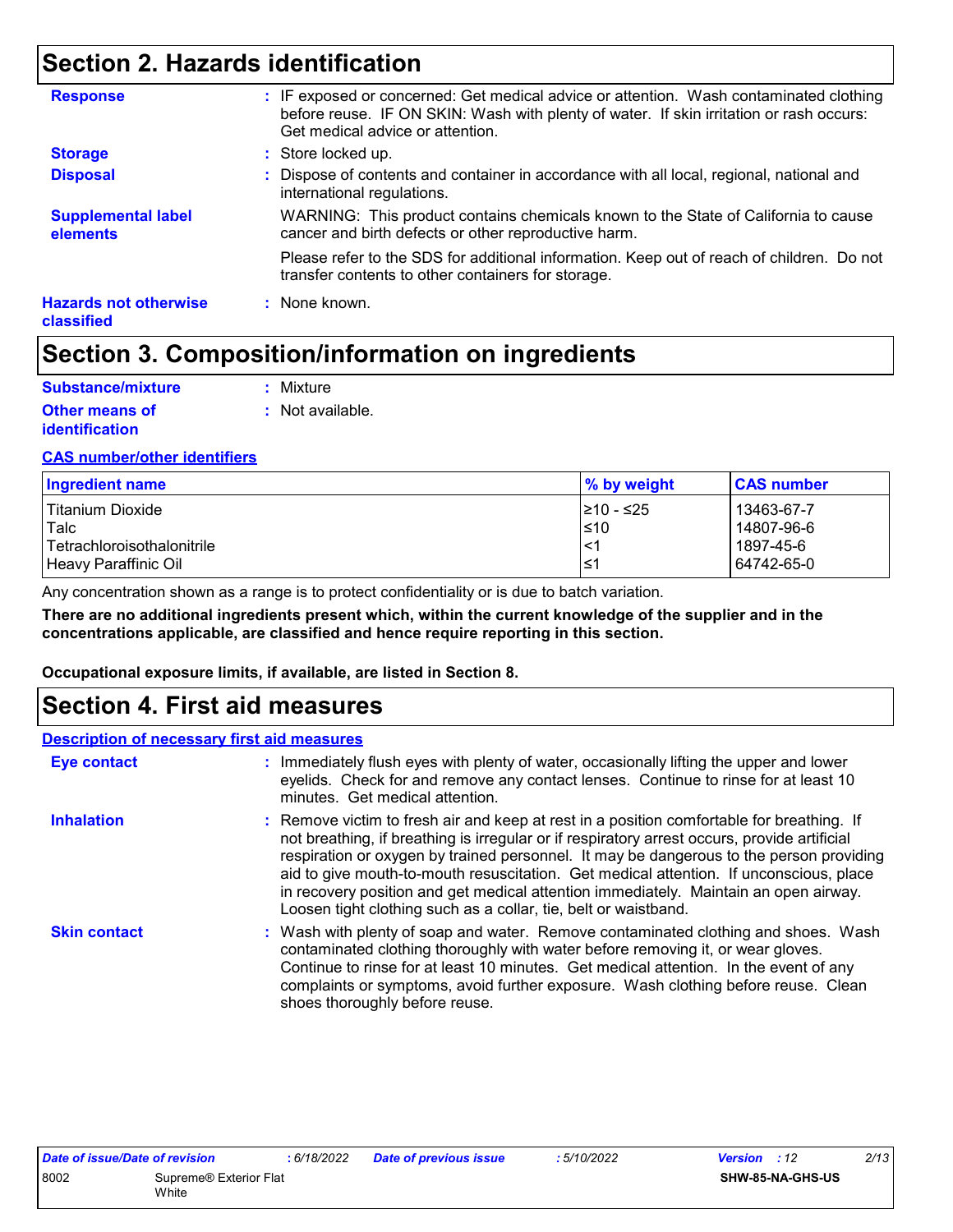## **Section 4. First aid measures**

| <b>Ingestion</b>                                          | : Wash out mouth with water. Remove dentures if any. If material has been swallowed<br>and the exposed person is conscious, give small quantities of water to drink. Stop if the<br>exposed person feels sick as vomiting may be dangerous. Do not induce vomiting<br>unless directed to do so by medical personnel. If vomiting occurs, the head should be<br>kept low so that vomit does not enter the lungs. Get medical attention. Never give<br>anything by mouth to an unconscious person. If unconscious, place in recovery position<br>and get medical attention immediately. Maintain an open airway. Loosen tight clothing<br>such as a collar, tie, belt or waistband. |
|-----------------------------------------------------------|-----------------------------------------------------------------------------------------------------------------------------------------------------------------------------------------------------------------------------------------------------------------------------------------------------------------------------------------------------------------------------------------------------------------------------------------------------------------------------------------------------------------------------------------------------------------------------------------------------------------------------------------------------------------------------------|
| <b>Most important symptoms/effects, acute and delayed</b> |                                                                                                                                                                                                                                                                                                                                                                                                                                                                                                                                                                                                                                                                                   |
| <b>Potential acute health effects</b>                     |                                                                                                                                                                                                                                                                                                                                                                                                                                                                                                                                                                                                                                                                                   |
| <b>Eye contact</b>                                        | : No known significant effects or critical hazards.                                                                                                                                                                                                                                                                                                                                                                                                                                                                                                                                                                                                                               |
| <b>Inhalation</b>                                         | : No known significant effects or critical hazards.                                                                                                                                                                                                                                                                                                                                                                                                                                                                                                                                                                                                                               |
| <b>Skin contact</b>                                       | : May cause an allergic skin reaction.                                                                                                                                                                                                                                                                                                                                                                                                                                                                                                                                                                                                                                            |
| <b>Ingestion</b>                                          | : No known significant effects or critical hazards.                                                                                                                                                                                                                                                                                                                                                                                                                                                                                                                                                                                                                               |
| <b>Over-exposure signs/symptoms</b>                       |                                                                                                                                                                                                                                                                                                                                                                                                                                                                                                                                                                                                                                                                                   |
| <b>Eye contact</b>                                        | : No specific data.                                                                                                                                                                                                                                                                                                                                                                                                                                                                                                                                                                                                                                                               |
| <b>Inhalation</b>                                         | : No specific data.                                                                                                                                                                                                                                                                                                                                                                                                                                                                                                                                                                                                                                                               |
| <b>Skin contact</b>                                       | : Adverse symptoms may include the following:<br>irritation<br>redness                                                                                                                                                                                                                                                                                                                                                                                                                                                                                                                                                                                                            |
| <b>Ingestion</b>                                          | : No specific data.                                                                                                                                                                                                                                                                                                                                                                                                                                                                                                                                                                                                                                                               |
|                                                           | Indication of immediate medical attention and special treatment needed, if necessary                                                                                                                                                                                                                                                                                                                                                                                                                                                                                                                                                                                              |
| <b>Notes to physician</b>                                 | : Treat symptomatically. Contact poison treatment specialist immediately if large<br>quantities have been ingested or inhaled.                                                                                                                                                                                                                                                                                                                                                                                                                                                                                                                                                    |
| <b>Specific treatments</b>                                | : No specific treatment.                                                                                                                                                                                                                                                                                                                                                                                                                                                                                                                                                                                                                                                          |
| <b>Protection of first-aiders</b>                         | : No action shall be taken involving any personal risk or without suitable training. It may<br>be dangerous to the person providing aid to give mouth-to-mouth resuscitation. Wash<br>contaminated clothing thoroughly with water before removing it, or wear gloves.                                                                                                                                                                                                                                                                                                                                                                                                             |

**See toxicological information (Section 11)**

## **Section 5. Fire-fighting measures**

| <b>Extinguishing media</b>                             |                                 |                                                         |                                                                                                                                                                                        |            |                  |      |
|--------------------------------------------------------|---------------------------------|---------------------------------------------------------|----------------------------------------------------------------------------------------------------------------------------------------------------------------------------------------|------------|------------------|------|
| <b>Suitable extinguishing</b><br>media                 |                                 |                                                         | : Use an extinguishing agent suitable for the surrounding fire.                                                                                                                        |            |                  |      |
| media                                                  | <b>Unsuitable extinguishing</b> | : None known.                                           |                                                                                                                                                                                        |            |                  |      |
| <b>Specific hazards arising</b><br>from the chemical   |                                 |                                                         | : In a fire or if heated, a pressure increase will occur and the container may burst.                                                                                                  |            |                  |      |
| <b>Hazardous thermal</b><br>decomposition products     |                                 | carbon dioxide<br>carbon monoxide<br>metal oxide/oxides | : Decomposition products may include the following materials:                                                                                                                          |            |                  |      |
| <b>Special protective actions</b><br>for fire-fighters |                                 | training.                                               | : Promptly isolate the scene by removing all persons from the vicinity of the incident if<br>there is a fire. No action shall be taken involving any personal risk or without suitable |            |                  |      |
| <b>Date of issue/Date of revision</b>                  |                                 | : 6/18/2022                                             | <b>Date of previous issue</b>                                                                                                                                                          | :5/10/2022 | Version : 12     | 3/13 |
| 8002                                                   | Supreme® Exterior Flat<br>White |                                                         |                                                                                                                                                                                        |            | SHW-85-NA-GHS-US |      |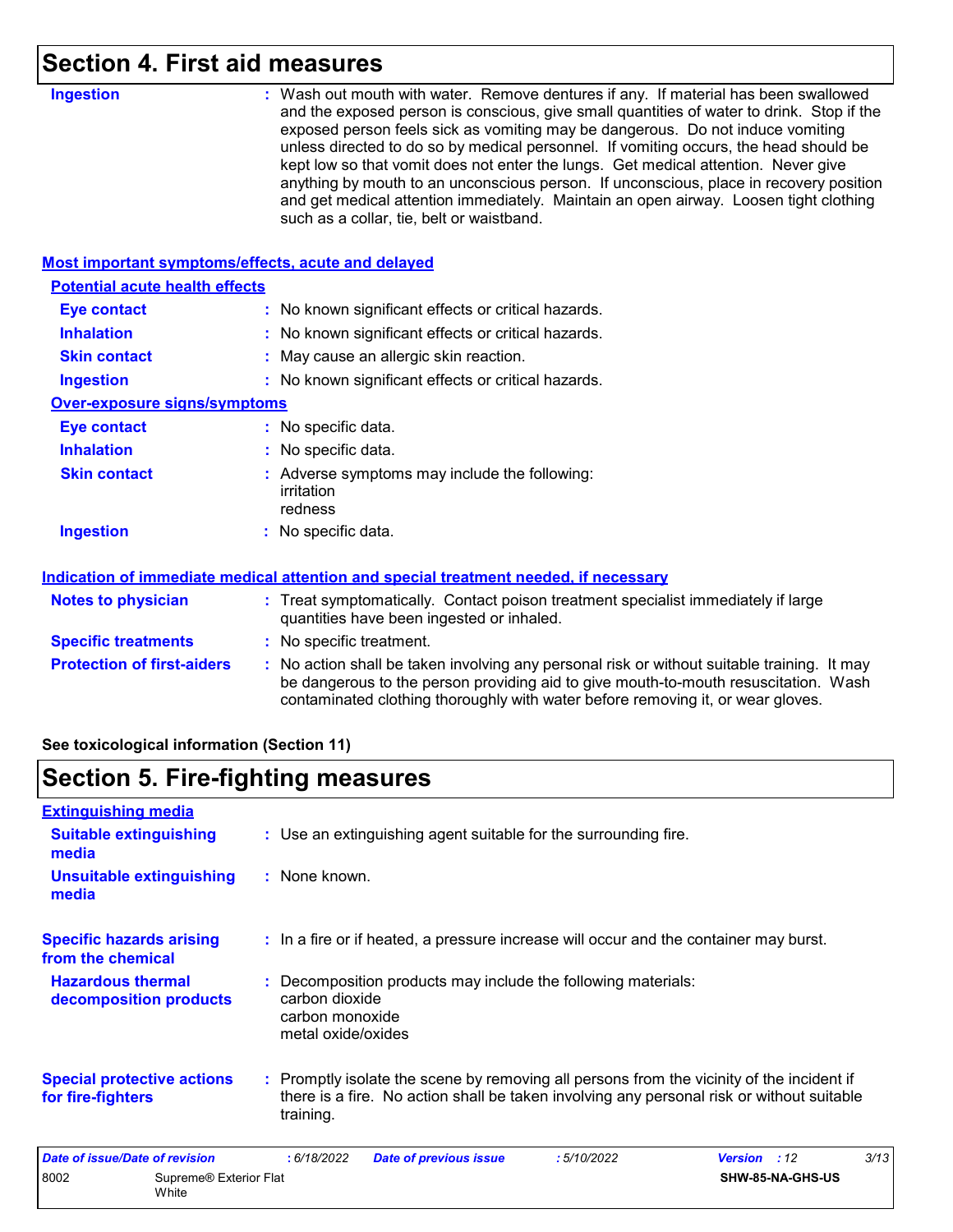## **Section 5. Fire-fighting measures**

Fire-fighters should wear appropriate protective equipment and self-contained breathing **:** apparatus (SCBA) with a full face-piece operated in positive pressure mode. **Special protective equipment for fire-fighters**

## **Section 6. Accidental release measures**

|                                                              |    | <b>Personal precautions, protective equipment and emergency procedures</b>                                                                                                                                                                                                                                                                                                                                              |
|--------------------------------------------------------------|----|-------------------------------------------------------------------------------------------------------------------------------------------------------------------------------------------------------------------------------------------------------------------------------------------------------------------------------------------------------------------------------------------------------------------------|
| For non-emergency<br>personnel                               |    | : No action shall be taken involving any personal risk or without suitable training.<br>Evacuate surrounding areas. Keep unnecessary and unprotected personnel from<br>entering. Do not touch or walk through spilled material. Avoid breathing vapor or mist.<br>Provide adequate ventilation. Wear appropriate respirator when ventilation is<br>inadequate. Put on appropriate personal protective equipment.        |
| For emergency responders                                     | ÷. | If specialized clothing is required to deal with the spillage, take note of any information in<br>Section 8 on suitable and unsuitable materials. See also the information in "For non-<br>emergency personnel".                                                                                                                                                                                                        |
| <b>Environmental precautions</b>                             |    | : Avoid dispersal of spilled material and runoff and contact with soil, waterways, drains<br>and sewers. Inform the relevant authorities if the product has caused environmental<br>pollution (sewers, waterways, soil or air).                                                                                                                                                                                         |
| <b>Methods and materials for containment and cleaning up</b> |    |                                                                                                                                                                                                                                                                                                                                                                                                                         |
| <b>Small spill</b>                                           |    | : Stop leak if without risk. Move containers from spill area. Dilute with water and mop up<br>if water-soluble. Alternatively, or if water-insoluble, absorb with an inert dry material and<br>place in an appropriate waste disposal container. Dispose of via a licensed waste<br>disposal contractor.                                                                                                                |
| <b>Large spill</b>                                           |    | : Stop leak if without risk. Move containers from spill area. Approach release from<br>upwind. Prevent entry into sewers, water courses, basements or confined areas. Wash<br>The contribution of $\epsilon$ . The contribution of the contribution of the contribution of $\epsilon$ , and the contribution of the contribution of the contribution of the contribution of the contribution of the contribution of the |

spillages into an effluent treatment plant or proceed as follows. Contain and collect spillage with non-combustible, absorbent material e.g. sand, earth, vermiculite or diatomaceous earth and place in container for disposal according to local regulations (see Section 13). Dispose of via a licensed waste disposal contractor. Contaminated absorbent material may pose the same hazard as the spilled product. Note: see Section 1 for emergency contact information and Section 13 for waste disposal.

## **Section 7. Handling and storage**

| <b>Precautions for safe handling</b>             |                                                                                                                                                                                                                                                                                                                                                                                                                                                                                                                                                                                                                                                                                                                                                                                                             |
|--------------------------------------------------|-------------------------------------------------------------------------------------------------------------------------------------------------------------------------------------------------------------------------------------------------------------------------------------------------------------------------------------------------------------------------------------------------------------------------------------------------------------------------------------------------------------------------------------------------------------------------------------------------------------------------------------------------------------------------------------------------------------------------------------------------------------------------------------------------------------|
| <b>Protective measures</b>                       | : Put on appropriate personal protective equipment (see Section 8). Persons with a<br>history of skin sensitization problems should not be employed in any process in which<br>this product is used. Avoid exposure - obtain special instructions before use. Do not<br>handle until all safety precautions have been read and understood. Do not get in eyes<br>or on skin or clothing. Do not breathe vapor or mist. Do not ingest. If during normal<br>use the material presents a respiratory hazard, use only with adequate ventilation or<br>wear appropriate respirator. Keep in the original container or an approved alternative<br>made from a compatible material, kept tightly closed when not in use. Empty containers<br>retain product residue and can be hazardous. Do not reuse container. |
| <b>Advice on general</b><br>occupational hygiene | : Eating, drinking and smoking should be prohibited in areas where this material is<br>handled, stored and processed. Workers should wash hands and face before eating,<br>drinking and smoking. Remove contaminated clothing and protective equipment before<br>entering eating areas. See also Section 8 for additional information on hygiene<br>measures.                                                                                                                                                                                                                                                                                                                                                                                                                                               |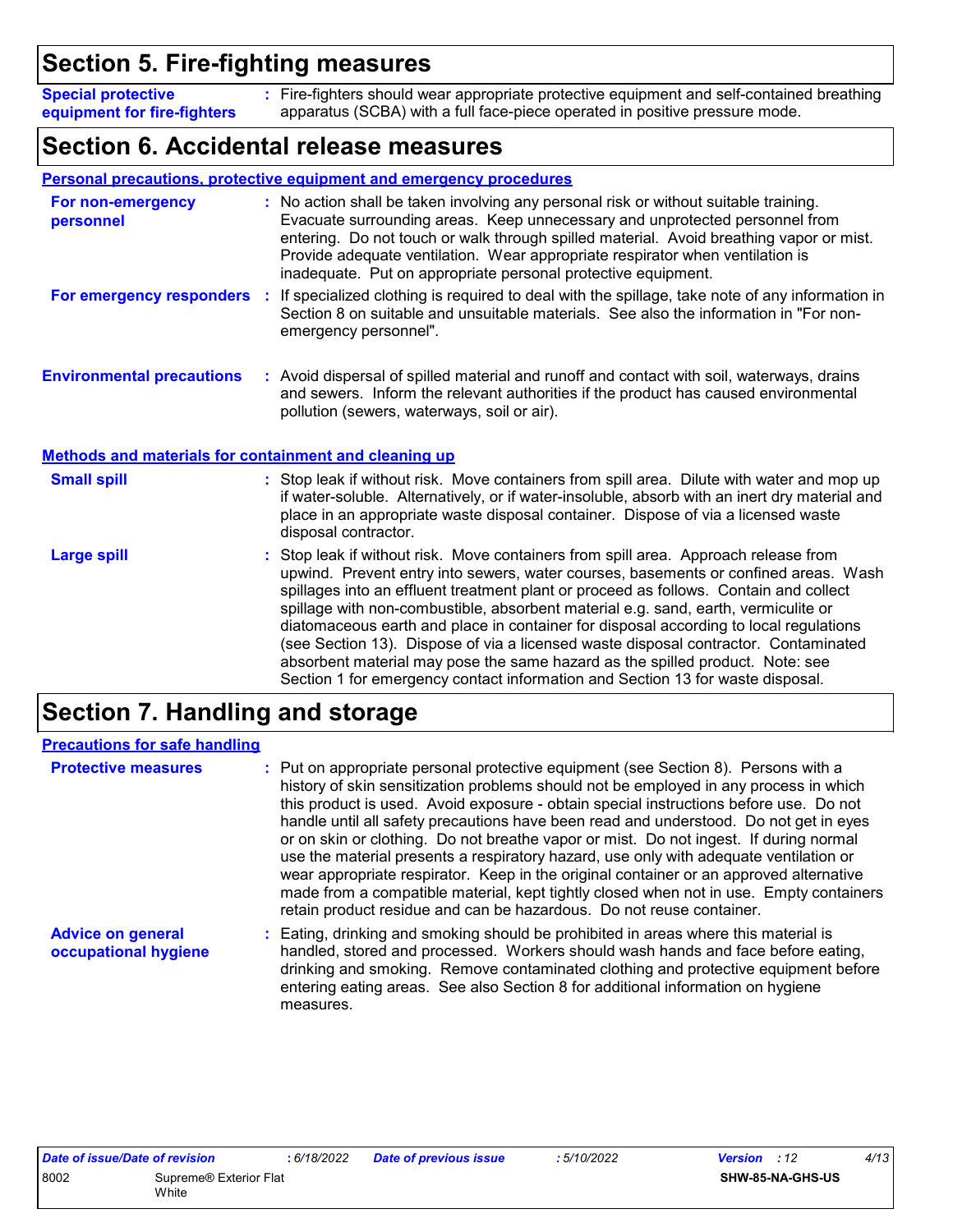## **Section 7. Handling and storage**

| <b>Conditions for safe storage,</b> | : Store in accordance with local regulations. Store in original container protected from                                                                                                                                                                                                                                                                                                                   |
|-------------------------------------|------------------------------------------------------------------------------------------------------------------------------------------------------------------------------------------------------------------------------------------------------------------------------------------------------------------------------------------------------------------------------------------------------------|
| including any                       | direct sunlight in a dry, cool and well-ventilated area, away from incompatible materials                                                                                                                                                                                                                                                                                                                  |
| <b>incompatibilities</b>            | (see Section 10) and food and drink. Store locked up. Keep container tightly closed<br>and sealed until ready for use. Containers that have been opened must be carefully<br>resealed and kept upright to prevent leakage. Do not store in unlabeled containers.<br>Use appropriate containment to avoid environmental contamination. See Section 10 for<br>incompatible materials before handling or use. |

## **Section 8. Exposure controls/personal protection**

#### **Control parameters**

### **Occupational exposure limits (OSHA United States)**

| <b>Ingredient name</b>                             | CAS#                    | <b>Exposure limits</b>                                                                                                                                                                                                                                                                                                    |
|----------------------------------------------------|-------------------------|---------------------------------------------------------------------------------------------------------------------------------------------------------------------------------------------------------------------------------------------------------------------------------------------------------------------------|
| Titanium Dioxide                                   | 13463-67-7              | ACGIH TLV (United States, 1/2021).<br>TWA: 10 mg/m <sup>3</sup> 8 hours.<br>OSHA PEL (United States, 5/2018).<br>TWA: 15 mg/m <sup>3</sup> 8 hours. Form: Total dust                                                                                                                                                      |
| Talc                                               | 14807-96-6              | NIOSH REL (United States, 10/2020).<br>TWA: 2 mg/m <sup>3</sup> 10 hours. Form: Respirable<br>fraction<br>ACGIH TLV (United States, 1/2021).<br>TWA: 2 mg/m <sup>3</sup> 8 hours. Form: Respirable<br>fraction                                                                                                            |
| Tetrachloroisothalonitrile<br>Heavy Paraffinic Oil | 1897-45-6<br>64742-65-0 | None.<br>ACGIH TLV (United States, 1/2021).<br>TWA: 5 mg/m <sup>3</sup> 8 hours. Form: Inhalable<br>fraction<br>OSHA PEL (United States, 5/2018).<br>TWA: 5 $mg/m3$ 8 hours.<br>NIOSH REL (United States, 10/2020).<br>TWA: 5 mg/m <sup>3</sup> 10 hours. Form: Mist<br>STEL: 10 mg/m <sup>3</sup> 15 minutes. Form: Mist |

#### **Occupational exposure limits (Canada)**

| <b>Ingredient name</b>                  |             | CAS#                          | <b>Exposure limits</b>                                                                                                                                                                                                                                                                                                                                                                                                                                                                                                                                                                                       |  |  |  |
|-----------------------------------------|-------------|-------------------------------|--------------------------------------------------------------------------------------------------------------------------------------------------------------------------------------------------------------------------------------------------------------------------------------------------------------------------------------------------------------------------------------------------------------------------------------------------------------------------------------------------------------------------------------------------------------------------------------------------------------|--|--|--|
| Titanium dioxide                        |             | 13463-67-7                    | <b>CA British Columbia Provincial (Canada,</b><br>$6/2021$ ).<br>TWA: 10 mg/m <sup>3</sup> 8 hours. Form: Total dust<br>TWA: 3 mg/m <sup>3</sup> 8 hours. Form: respirable<br>fraction<br>CA Quebec Provincial (Canada, 6/2021).<br>TWAEV: 10 mg/m <sup>3</sup> 8 hours. Form: Total dust.<br>CA Alberta Provincial (Canada, 6/2018).<br>8 hrs OEL: 10 mg/m <sup>3</sup> 8 hours.<br>CA Ontario Provincial (Canada, 6/2019).<br>TWA: 10 mg/m <sup>3</sup> 8 hours.<br><b>CA Saskatchewan Provincial (Canada,</b><br>7/2013).<br>STEL: 20 mg/m <sup>3</sup> 15 minutes.<br>TWA: 10 mg/m <sup>3</sup> 8 hours. |  |  |  |
| talc (none asbestiform)                 |             | 14807-96-6                    | <b>CA British Columbia Provincial (Canada,</b><br>$6/2021$ ).<br>TWA: 2 mg/m <sup>3</sup> 8 hours. Form: Respirable<br>CA Quebec Provincial (Canada, 6/2021).<br>TWAEV: 2 mg/m <sup>3</sup> 8 hours. Form: Respirable<br>dust.                                                                                                                                                                                                                                                                                                                                                                               |  |  |  |
| Date of issue/Date of revision          | : 6/18/2022 | <b>Date of previous issue</b> | 5/13<br>:5/10/2022<br>Version : 12                                                                                                                                                                                                                                                                                                                                                                                                                                                                                                                                                                           |  |  |  |
| 8002<br>Supreme® Exterior Flat<br>White |             |                               | SHW-85-NA-GHS-US                                                                                                                                                                                                                                                                                                                                                                                                                                                                                                                                                                                             |  |  |  |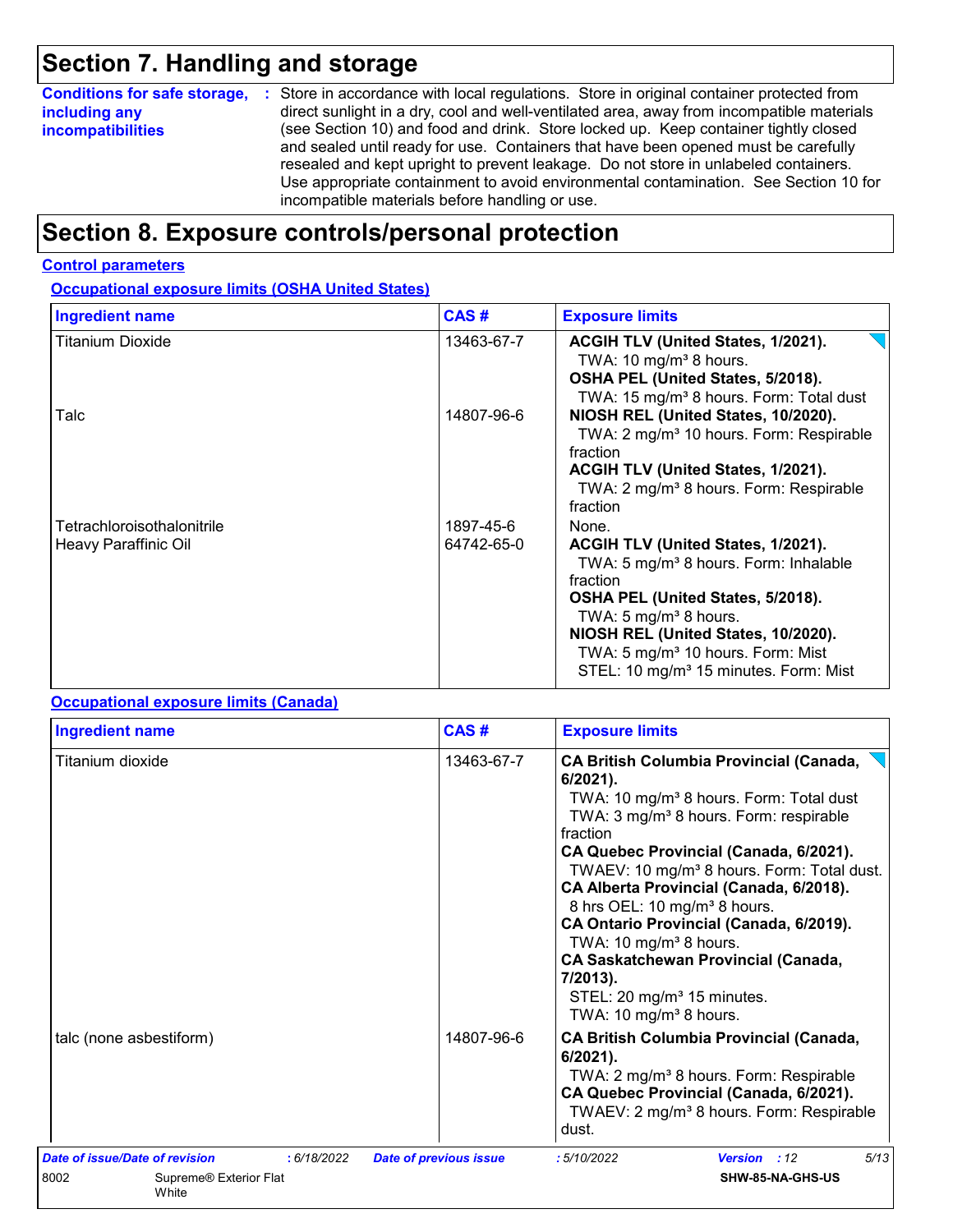## **Section 8. Exposure controls/personal protection**

|  | CA Alberta Provincial (Canada, 6/2018).<br>8 hrs OEL: 2 mg/m <sup>3</sup> 8 hours. Form:<br>Respirable particulate<br>CA Ontario Provincial (Canada, 6/2019).<br>TWA: 2 mg/m <sup>3</sup> 8 hours. Form: Respirable<br>particulate matter.<br>TWA: $2$ f/cc 8 hours.<br><b>CA Saskatchewan Provincial (Canada,</b><br>7/2013).<br>TWA: 2 mg/m <sup>3</sup> 8 hours. Form: respirable<br>fraction |
|--|--------------------------------------------------------------------------------------------------------------------------------------------------------------------------------------------------------------------------------------------------------------------------------------------------------------------------------------------------------------------------------------------------|
|--|--------------------------------------------------------------------------------------------------------------------------------------------------------------------------------------------------------------------------------------------------------------------------------------------------------------------------------------------------------------------------------------------------|

#### **Occupational exposure limits (Mexico)**

|       | CAS# | <b>Exposure limits</b> |
|-------|------|------------------------|
| None. |      |                        |

| <b>Appropriate engineering</b><br><b>controls</b> | If user operations generate dust, fumes, gas, vapor or mist, use process enclosures,<br>local exhaust ventilation or other engineering controls to keep worker exposure to<br>airborne contaminants below any recommended or statutory limits.                                                                                                                                                                                                                                                                                                                                                                         |  |  |  |  |
|---------------------------------------------------|------------------------------------------------------------------------------------------------------------------------------------------------------------------------------------------------------------------------------------------------------------------------------------------------------------------------------------------------------------------------------------------------------------------------------------------------------------------------------------------------------------------------------------------------------------------------------------------------------------------------|--|--|--|--|
| <b>Environmental exposure</b><br>controls         | Emissions from ventilation or work process equipment should be checked to ensure<br>÷.<br>they comply with the requirements of environmental protection legislation. In some<br>cases, fume scrubbers, filters or engineering modifications to the process equipment<br>will be necessary to reduce emissions to acceptable levels.                                                                                                                                                                                                                                                                                    |  |  |  |  |
| <b>Individual protection measures</b>             |                                                                                                                                                                                                                                                                                                                                                                                                                                                                                                                                                                                                                        |  |  |  |  |
| <b>Hygiene measures</b>                           | Wash hands, forearms and face thoroughly after handling chemical products, before<br>eating, smoking and using the lavatory and at the end of the working period.<br>Appropriate techniques should be used to remove potentially contaminated clothing.<br>Contaminated work clothing should not be allowed out of the workplace. Wash<br>contaminated clothing before reusing. Ensure that eyewash stations and safety<br>showers are close to the workstation location.                                                                                                                                              |  |  |  |  |
| <b>Eye/face protection</b>                        | Safety eyewear complying with an approved standard should be used when a risk<br>assessment indicates this is necessary to avoid exposure to liquid splashes, mists,<br>gases or dusts. If contact is possible, the following protection should be worn, unless<br>the assessment indicates a higher degree of protection: safety glasses with side-<br>shields.                                                                                                                                                                                                                                                       |  |  |  |  |
| <b>Skin protection</b>                            |                                                                                                                                                                                                                                                                                                                                                                                                                                                                                                                                                                                                                        |  |  |  |  |
| <b>Hand protection</b>                            | : Chemical-resistant, impervious gloves complying with an approved standard should be<br>worn at all times when handling chemical products if a risk assessment indicates this is<br>necessary. Considering the parameters specified by the glove manufacturer, check<br>during use that the gloves are still retaining their protective properties. It should be<br>noted that the time to breakthrough for any glove material may be different for different<br>glove manufacturers. In the case of mixtures, consisting of several substances, the<br>protection time of the gloves cannot be accurately estimated. |  |  |  |  |
| <b>Body protection</b>                            | Personal protective equipment for the body should be selected based on the task being<br>performed and the risks involved and should be approved by a specialist before<br>handling this product.                                                                                                                                                                                                                                                                                                                                                                                                                      |  |  |  |  |
| <b>Other skin protection</b>                      | Appropriate footwear and any additional skin protection measures should be selected<br>based on the task being performed and the risks involved and should be approved by a<br>specialist before handling this product.                                                                                                                                                                                                                                                                                                                                                                                                |  |  |  |  |
| <b>Respiratory protection</b>                     | Based on the hazard and potential for exposure, select a respirator that meets the<br>appropriate standard or certification. Respirators must be used according to a<br>respiratory protection program to ensure proper fitting, training, and other important<br>aspects of use.                                                                                                                                                                                                                                                                                                                                      |  |  |  |  |

| Date of issue/Date of revision |                        | : 6/18/2022 | <b>Date of previous issue</b> | : 5/10/2022 | <b>Version</b> : 12 |                  | 6/13 |
|--------------------------------|------------------------|-------------|-------------------------------|-------------|---------------------|------------------|------|
| 8002                           | Supreme® Exterior Flat |             |                               |             |                     | SHW-85-NA-GHS-US |      |
|                                | White                  |             |                               |             |                     |                  |      |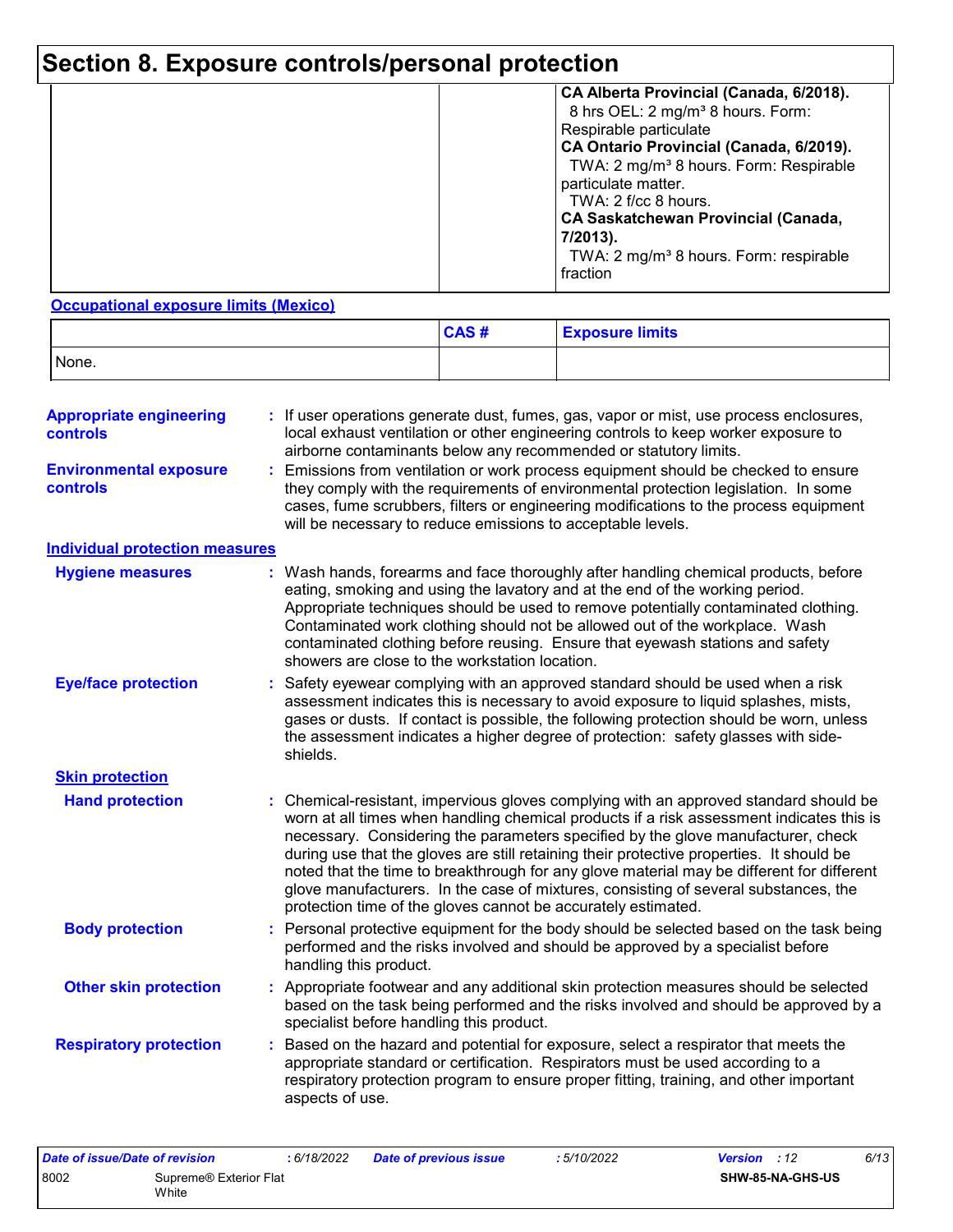## **Section 9. Physical and chemical properties**

The conditions of measurement of all properties are at standard temperature and pressure unless otherwise indicated.

| <b>Appearance</b>                                                 |    |                                                                |
|-------------------------------------------------------------------|----|----------------------------------------------------------------|
| <b>Physical state</b>                                             |    | $:$ Liquid.                                                    |
| <b>Color</b>                                                      |    | : Not available.                                               |
| Odor                                                              |    | : Not available.                                               |
| <b>Odor threshold</b>                                             |    | : Not available.                                               |
| рH                                                                |    | : 9                                                            |
| <b>Melting point/freezing point</b>                               |    | : Not available.                                               |
| <b>Boiling point, initial boiling</b><br>point, and boiling range |    | : $100^{\circ}$ C (212 $^{\circ}$ F)                           |
| <b>Flash point</b>                                                |    | : Closed cup: Not applicable.                                  |
| <b>Evaporation rate</b>                                           |    | $0.09$ (butyl acetate = 1)                                     |
| <b>Flammability</b>                                               |    | : Not available.                                               |
| Lower and upper explosion<br>limit/flammability limit             |    | : Not available.                                               |
| <b>Vapor pressure</b>                                             |    | : $2.3$ kPa (17.5 mm Hg)                                       |
| <b>Relative vapor density</b>                                     |    | : 1 [Air = 1]                                                  |
| <b>Relative density</b>                                           |    | : 1.31                                                         |
| <b>Solubility</b>                                                 |    | : Not available.                                               |
| <b>Partition coefficient: n-</b><br>octanol/water                 |    | : Not applicable.                                              |
| <b>Auto-ignition temperature</b>                                  |    | : Not available.                                               |
| <b>Decomposition temperature</b>                                  |    | : Not available.                                               |
| <b>Viscosity</b>                                                  | t. | Kinematic (40°C (104°F)): >20.5 mm <sup>2</sup> /s (>20.5 cSt) |
| <b>Molecular weight</b>                                           |    | Not applicable.                                                |
| <b>Aerosol product</b>                                            |    |                                                                |
| <b>Heat of combustion</b>                                         |    | $: 0.905$ kJ/g                                                 |

## **Section 10. Stability and reactivity**

| <b>Reactivity</b>                            | : No specific test data related to reactivity available for this product or its ingredients.              |
|----------------------------------------------|-----------------------------------------------------------------------------------------------------------|
| <b>Chemical stability</b>                    | : The product is stable.                                                                                  |
| <b>Possibility of hazardous</b><br>reactions | : Under normal conditions of storage and use, hazardous reactions will not occur.                         |
| <b>Conditions to avoid</b>                   | : No specific data.                                                                                       |
| <b>Incompatible materials</b>                | : No specific data.                                                                                       |
| <b>Hazardous decomposition</b><br>products   | : Under normal conditions of storage and use, hazardous decomposition products should<br>not be produced. |

| Date of issue/Date of revision |                        | 6/18/2022 | <b>Date of previous issue</b> | 5/10/2022 | <b>Version</b> : 12 |                  | 7/13 |
|--------------------------------|------------------------|-----------|-------------------------------|-----------|---------------------|------------------|------|
| 8002                           | Supreme® Exterior Flat |           |                               |           |                     | SHW-85-NA-GHS-US |      |
|                                | White                  |           |                               |           |                     |                  |      |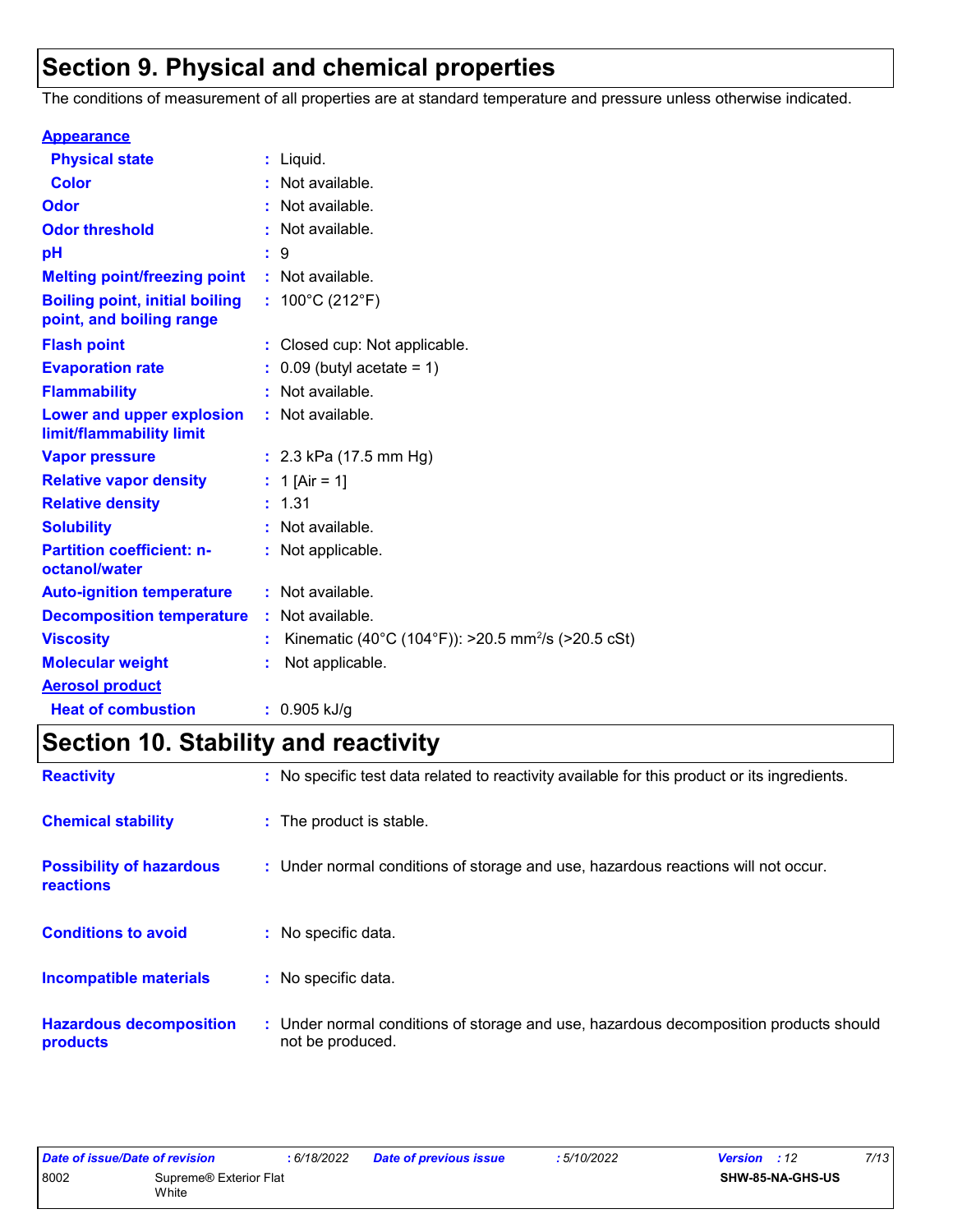## **Section 11. Toxicological information**

#### **Information on toxicological effects**

#### **Acute toxicity**

| <b>Product/ingredient name</b> | <b>Result</b>                     | <b>Species</b> | <b>Dose</b>          | <b>Exposure</b> |
|--------------------------------|-----------------------------------|----------------|----------------------|-----------------|
| Tetrachloroisothalonitrile     | ILC50 Inhalation Dusts and mists_ | Rat            | $310 \text{ mg/m}^3$ | 1 hours         |
|                                | LD50 Dermal                       | Rabbit         | $>10$ g/kg           |                 |
|                                | LD50 Oral                         | Rat            | $>10$ g/kg           |                 |
| <b>Heavy Paraffinic Oil</b>    | LD50 Dermal                       | Rabbit         | >5000 mg/kg          |                 |
|                                | LD50 Oral                         | Rat            | >5000 mg/kg          |                 |

#### **Irritation/Corrosion**

| <b>Product/ingredient name</b> | <b>Result</b>        | <b>Species</b> | <b>Score</b> | <b>Exposure</b>    | <b>Observation</b> |
|--------------------------------|----------------------|----------------|--------------|--------------------|--------------------|
| Titanium Dioxide               | Skin - Mild irritant | Human          |              | 72 hours 300       |                    |
| Talc                           | Skin - Mild irritant | Human          |              | uq<br>72 hours 300 |                    |
|                                |                      |                |              | ug i               |                    |

#### **Sensitization**

Not available.

#### **Mutagenicity**

Not available.

#### **Carcinogenicity**

Not available.

#### **Classification**

| <b>Product/ingredient name</b> | <b>OSHA</b> | <b>IARC</b> | <b>NTP</b> |
|--------------------------------|-------------|-------------|------------|
| Titanium Dioxide               |             | 2B          |            |
| Talc                           |             | . ვ         |            |
| Tetrachloroisothalonitrile     |             | 2B          |            |

#### **Reproductive toxicity**

Not available.

#### **Teratogenicity**

Not available.

#### **Specific target organ toxicity (single exposure)**

Not available.

#### **Specific target organ toxicity (repeated exposure)**

| <b>Name</b> | <b>Category</b>       | <b>Route of</b><br><b>exposure</b> | <b>Target organs</b> |
|-------------|-----------------------|------------------------------------|----------------------|
| Talc        | Category <sup>1</sup> | inhalation                         | lungs                |

#### **Aspiration hazard**

| <b>Name</b>          | <u>l Result</u>                       |
|----------------------|---------------------------------------|
| Heavy Paraffinic Oil | <b>ASPIRATION HAZARD - Category 1</b> |

#### **Information on the likely :** Not available.

**routes of exposure**

#### **Potential acute health effects**

**Eye contact :** No known significant effects or critical hazards.

| Date of issue/Date of revision |                                 | : 6/18/2022 | Date of previous issue | : 5/10/2022 | <b>Version</b> : 12 |                         | 8/13 |
|--------------------------------|---------------------------------|-------------|------------------------|-------------|---------------------|-------------------------|------|
| 8002                           | Supreme® Exterior Flat<br>White |             |                        |             |                     | <b>SHW-85-NA-GHS-US</b> |      |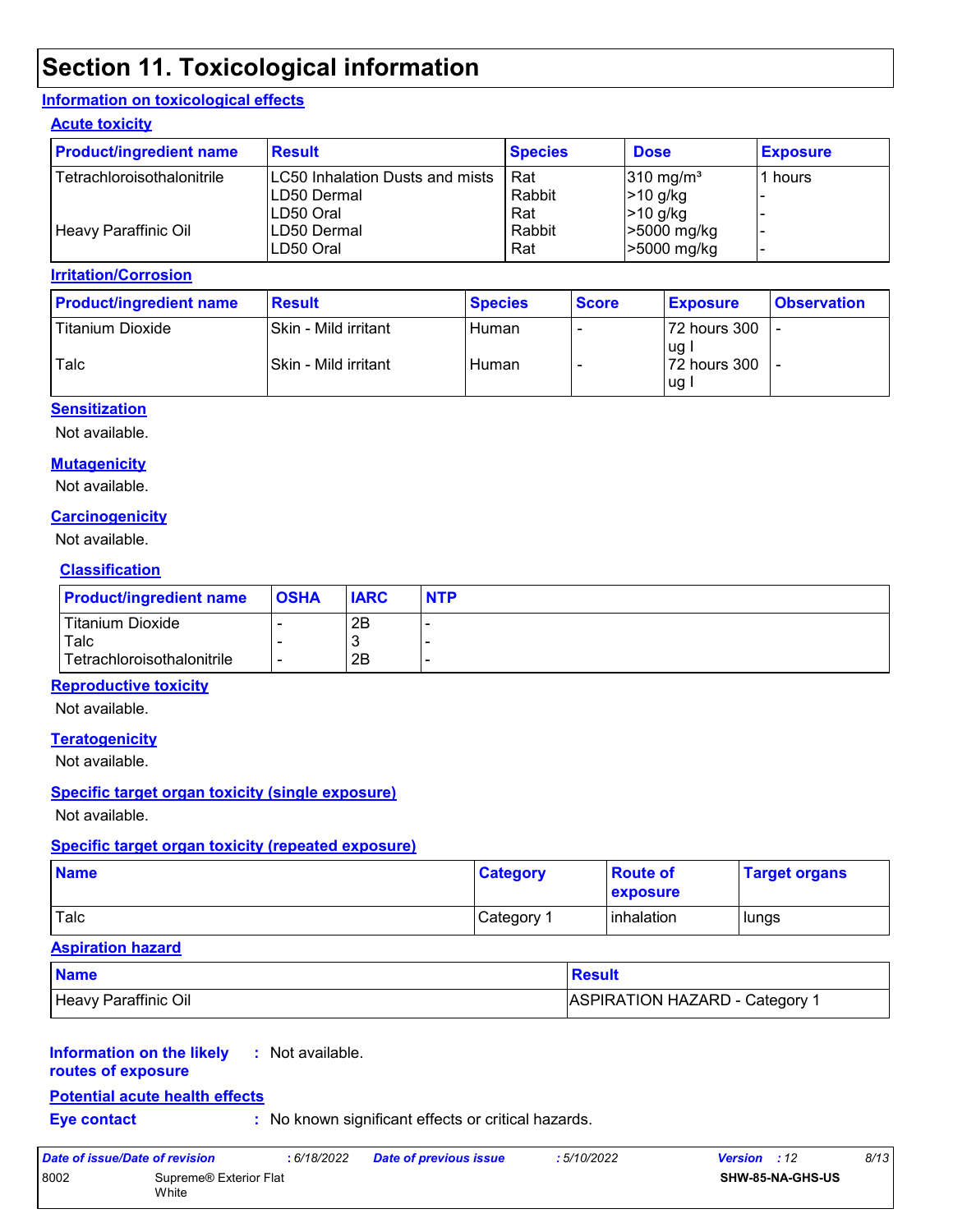| <b>Inhalation</b>                       | : No known significant effects or critical hazards.                                                                                                                      |
|-----------------------------------------|--------------------------------------------------------------------------------------------------------------------------------------------------------------------------|
| <b>Skin contact</b>                     | May cause an allergic skin reaction.                                                                                                                                     |
| <b>Ingestion</b>                        | : No known significant effects or critical hazards.                                                                                                                      |
|                                         | <b>Symptoms related to the physical, chemical and toxicological characteristics</b>                                                                                      |
| <b>Eye contact</b>                      | : No specific data.                                                                                                                                                      |
| <b>Inhalation</b>                       | : No specific data.                                                                                                                                                      |
| <b>Skin contact</b>                     | : Adverse symptoms may include the following:<br>irritation<br>redness                                                                                                   |
| <b>Ingestion</b>                        | : No specific data.                                                                                                                                                      |
|                                         | Delayed and immediate effects and also chronic effects from short and long term exposure                                                                                 |
| <b>Short term exposure</b>              |                                                                                                                                                                          |
| <b>Potential immediate</b><br>effects   | : Not available.                                                                                                                                                         |
| <b>Potential delayed effects</b>        | : Not available.                                                                                                                                                         |
| <b>Long term exposure</b>               |                                                                                                                                                                          |
| <b>Potential immediate</b><br>effects   | : Not available.                                                                                                                                                         |
| <b>Potential delayed effects</b>        | : Not available.                                                                                                                                                         |
| <b>Potential chronic health effects</b> |                                                                                                                                                                          |
| Not available.                          |                                                                                                                                                                          |
| <b>General</b>                          | : Causes damage to organs through prolonged or repeated exposure. Once sensitized, a<br>severe allergic reaction may occur when subsequently exposed to very low levels. |
| <b>Carcinogenicity</b>                  | Suspected of causing cancer. Risk of cancer depends on duration and level of<br>exposure.                                                                                |
| <b>Mutagenicity</b>                     | : No known significant effects or critical hazards.                                                                                                                      |
|                                         | No known significant effects or critical hazards.                                                                                                                        |
| <b>Teratogenicity</b>                   |                                                                                                                                                                          |
| <b>Developmental effects</b>            | : No known significant effects or critical hazards.                                                                                                                      |

#### **Numerical measures of toxicity** Not available. **Acute toxicity estimates**

## **Section 12. Ecological information**

**Toxicity**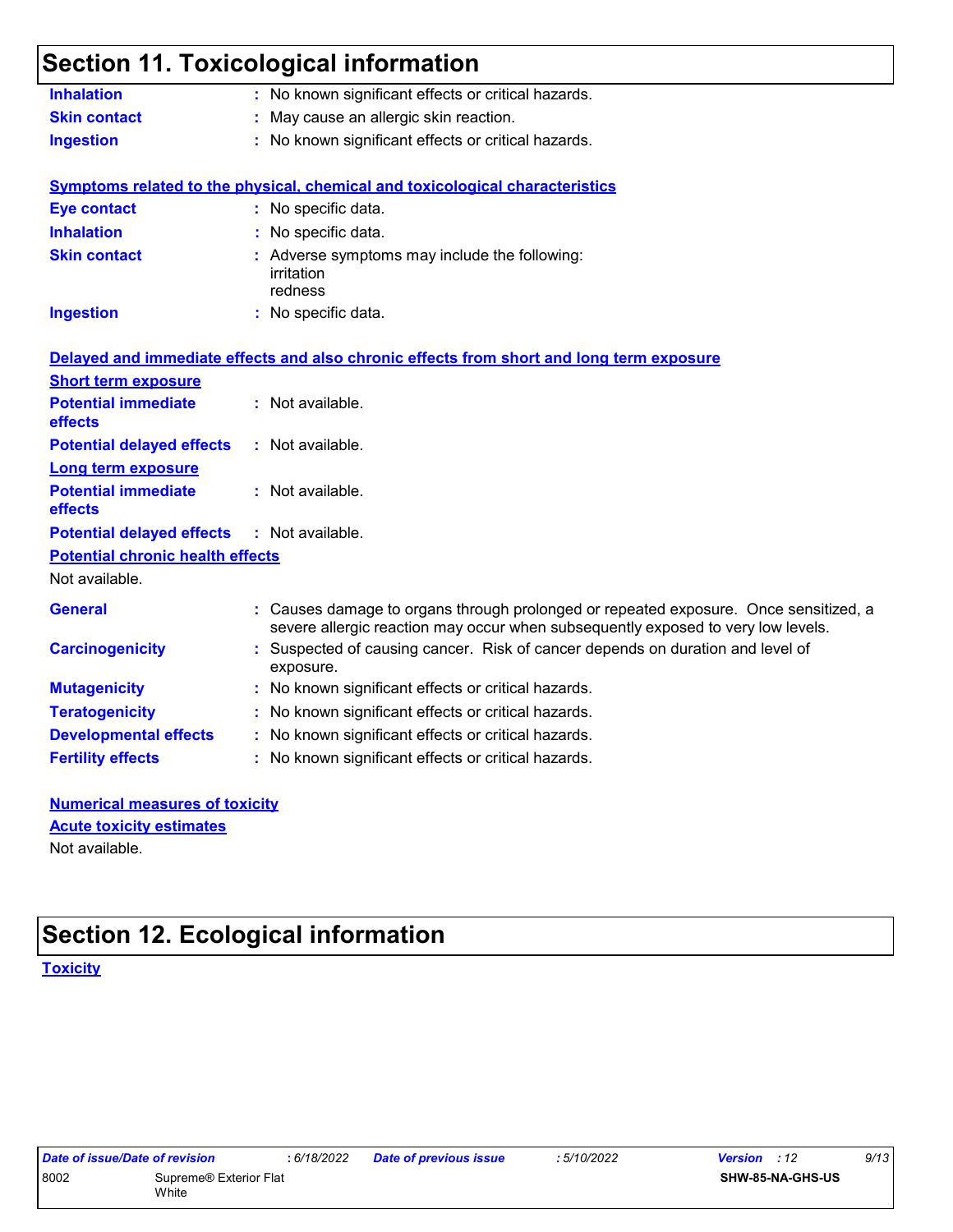## **Section 12. Ecological information**

| <b>Product/ingredient name</b> | <b>Result</b>                         | <b>Species</b>                                                               | <b>Exposure</b> |
|--------------------------------|---------------------------------------|------------------------------------------------------------------------------|-----------------|
| <b>Titanium Dioxide</b>        | Acute LC50 >1000000 µg/l Marine water | Fish - Fundulus heteroclitus                                                 | 96 hours        |
| Tetrachloroisothalonitrile     | Acute EC50 0.95 µg/l Marine water     | Algae - Skeletonema costatum                                                 | 72 hours        |
|                                | Acute EC50 0.002 mg/l Fresh water     | Algae - Chlorella pyrenoidosa                                                | 96 hours        |
|                                | Acute EC50 0.028 mg/l Fresh water     | Daphnia - Daphnia magna -<br>Neonate                                         | 48 hours        |
|                                | Acute LC50 130.9 µg/l Marine water    | Crustaceans - Palaemonetes<br>pugio - Newly or recently hatched              | 48 hours        |
|                                | Acute LC50 7.6 µg/l Fresh water       | Fish - Oncorhynchus mykiss                                                   | 96 hours        |
|                                | Chronic NOEC 0.0002 mg/l Fresh water  | Algae - Chlorella pyrenoidosa                                                | 96 hours        |
|                                | Chronic NOEC 39 ppb Fresh water       | Daphnia - Daphnia magna                                                      | 21 days         |
|                                | Chronic NOEC 1000 ng/L Fresh water    | Fish - Oncorhynchus mykiss -<br>Juvenile (Fledgling, Hatchling,<br>Weanling) | 28 days         |

#### **Persistence and degradability**

Not available.

#### **Bioaccumulative potential**

| <b>Product/ingredient name</b> | $LogPow$ | <b>BCF</b> | <b>Potential</b> |
|--------------------------------|----------|------------|------------------|
| l Tetrachloroisothalonitrile   |          | 63.7       | low              |

#### **Mobility in soil**

**Soil/water partition coefficient (Koc)** 

**:** Not available.

**Other adverse effects** : No known significant effects or critical hazards.

## **Section 13. Disposal considerations**

The generation of waste should be avoided or minimized wherever possible. Disposal of this product, solutions and any by-products should at all times comply with the requirements of environmental protection and waste disposal legislation and any regional local authority requirements. Dispose of surplus and non-recyclable products via a licensed waste disposal contractor. Waste should not be disposed of untreated to the sewer unless fully compliant with the requirements of all authorities with jurisdiction. Waste packaging should be recycled. Incineration or landfill should only be considered when recycling is not feasible. This material and its container must be disposed of in a safe way. Care should be taken when handling emptied containers that have not been cleaned or rinsed out. Empty containers or liners may retain some product residues. Avoid dispersal of spilled material and runoff and contact with soil, waterways, drains and sewers. **Disposal methods :**

## **Section 14. Transport information**

|                                       | <b>DOT</b><br><b>Classification</b> | <b>TDG</b><br><b>Classification</b> | <b>Mexico</b><br><b>Classification</b> | <b>IATA</b>   | <b>IMDG</b>                  |
|---------------------------------------|-------------------------------------|-------------------------------------|----------------------------------------|---------------|------------------------------|
| <b>UN number</b>                      | Not regulated.                      | Not regulated.                      | Not regulated.                         | <b>UN3082</b> | UN3082                       |
|                                       |                                     |                                     |                                        |               |                              |
|                                       |                                     |                                     |                                        |               |                              |
| <b>Date of issue/Date of revision</b> | :6/18/2022                          | <b>Date of previous issue</b>       | :5/10/2022                             |               | 10/13<br><b>Version</b> : 12 |
| 8002                                  | Supreme® Exterior Flat<br>White     |                                     |                                        |               | SHW-85-NA-GHS-US             |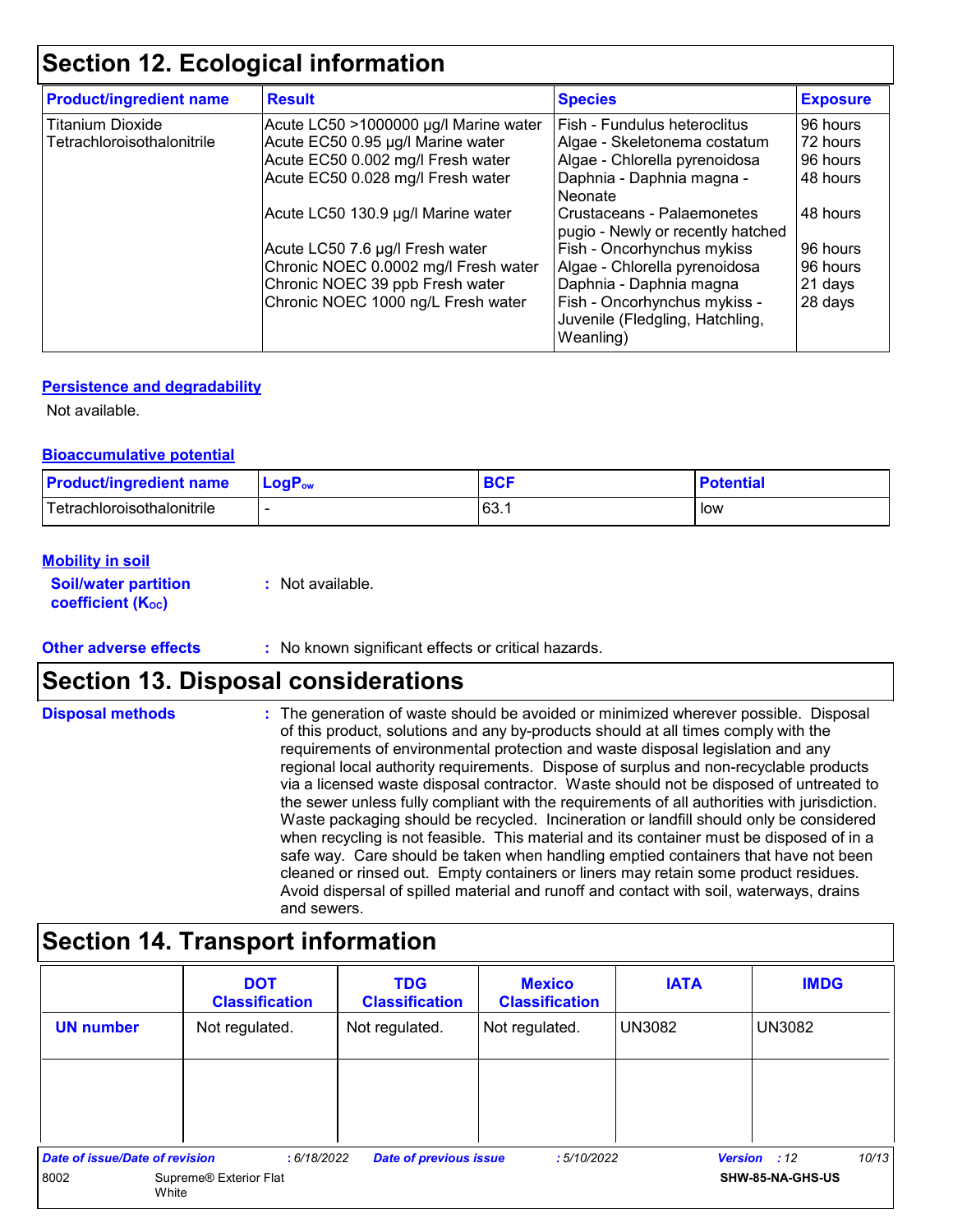|                                                                                                   | <b>Section 14. Transport information</b> |                                                                                                                                                                                                                                                                                                                                                                                                                                                                                                                                                                                                                                                                                                                    |                  |                                                                                                                                                                                                                              |                                                                                                                                                                                                                                                                              |
|---------------------------------------------------------------------------------------------------|------------------------------------------|--------------------------------------------------------------------------------------------------------------------------------------------------------------------------------------------------------------------------------------------------------------------------------------------------------------------------------------------------------------------------------------------------------------------------------------------------------------------------------------------------------------------------------------------------------------------------------------------------------------------------------------------------------------------------------------------------------------------|------------------|------------------------------------------------------------------------------------------------------------------------------------------------------------------------------------------------------------------------------|------------------------------------------------------------------------------------------------------------------------------------------------------------------------------------------------------------------------------------------------------------------------------|
| <b>UN proper</b><br>shipping name                                                                 |                                          |                                                                                                                                                                                                                                                                                                                                                                                                                                                                                                                                                                                                                                                                                                                    |                  | ENVIRONMENTALLY<br><b>HAZARDOUS</b><br>SUBSTANCE,<br>LIQUID, N.O.S.<br>(Zinc Pyrithione,<br>Tetrachloroisothalonitrile)                                                                                                      | <b>ENVIRONMENTALLY</b><br><b>HAZARDOUS</b><br>SUBSTANCE,<br>LIQUID, N.O.S.<br>(Zinc Pyrithione,<br>Tetrachloroisothalonitrile).<br>Marine pollutant<br>(Zinc Pyrithione,<br>Tetrachloroisothalonitrile)                                                                      |
| <b>Transport</b><br>hazard class(es)                                                              |                                          |                                                                                                                                                                                                                                                                                                                                                                                                                                                                                                                                                                                                                                                                                                                    |                  | 9<br>Ļ,                                                                                                                                                                                                                      | 9                                                                                                                                                                                                                                                                            |
| <b>Packing group</b>                                                                              |                                          | ÷,                                                                                                                                                                                                                                                                                                                                                                                                                                                                                                                                                                                                                                                                                                                 |                  | $\  \ $                                                                                                                                                                                                                      | III                                                                                                                                                                                                                                                                          |
| <b>Environmental</b><br>hazards                                                                   | No.                                      | No.                                                                                                                                                                                                                                                                                                                                                                                                                                                                                                                                                                                                                                                                                                                | No.              | Yes.                                                                                                                                                                                                                         | Yes.                                                                                                                                                                                                                                                                         |
| <b>Additional</b><br><b>information</b>                                                           |                                          |                                                                                                                                                                                                                                                                                                                                                                                                                                                                                                                                                                                                                                                                                                                    |                  | This product is<br>not regulated as<br>a dangerous<br>good when<br>transported in<br>sizes of ≤5 L or<br>≤5 kg, provided<br>the packagings<br>meet the general<br>provisions of<br>5.0.2.4.1,<br>5.0.2.6.1.1 and<br>5.0.2.8. | This product is not<br>regulated as a<br>dangerous good<br>when transported<br>in sizes of ≤5 L or<br>≤5 kg, provided<br>the packagings<br>meet the general<br>provisions of<br>4.1.1.1, 4.1.1.2<br>and 4.1.1.4 to<br>4.1.1.8.<br><b>Emergency</b><br>schedules F-A, S-<br>F |
| <b>Special precautions for user :</b><br><b>Transport in bulk according</b><br>to IMO instruments | : Not available.                         | Multi-modal shipping descriptions are provided for informational purposes and do not<br>consider container sizes. The presence of a shipping description for a particular<br>mode of transport (sea, air, etc.), does not indicate that the product is packaged<br>suitably for that mode of transport. All packaging must be reviewed for suitability<br>prior to shipment, and compliance with the applicable regulations is the sole<br>responsibility of the person offering the product for transport. People loading and<br>unloading dangerous goods must be trained on all of the risks deriving from the<br>substances and on all actions in case of emergency situations.<br><b>Proper shipping name</b> | : Not available. |                                                                                                                                                                                                                              |                                                                                                                                                                                                                                                                              |
| <b>Date of issue/Date of revision</b>                                                             | : 6/18/2022                              | <b>Date of previous issue</b>                                                                                                                                                                                                                                                                                                                                                                                                                                                                                                                                                                                                                                                                                      | : 5/10/2022      |                                                                                                                                                                                                                              | 11/13<br>Version : 12                                                                                                                                                                                                                                                        |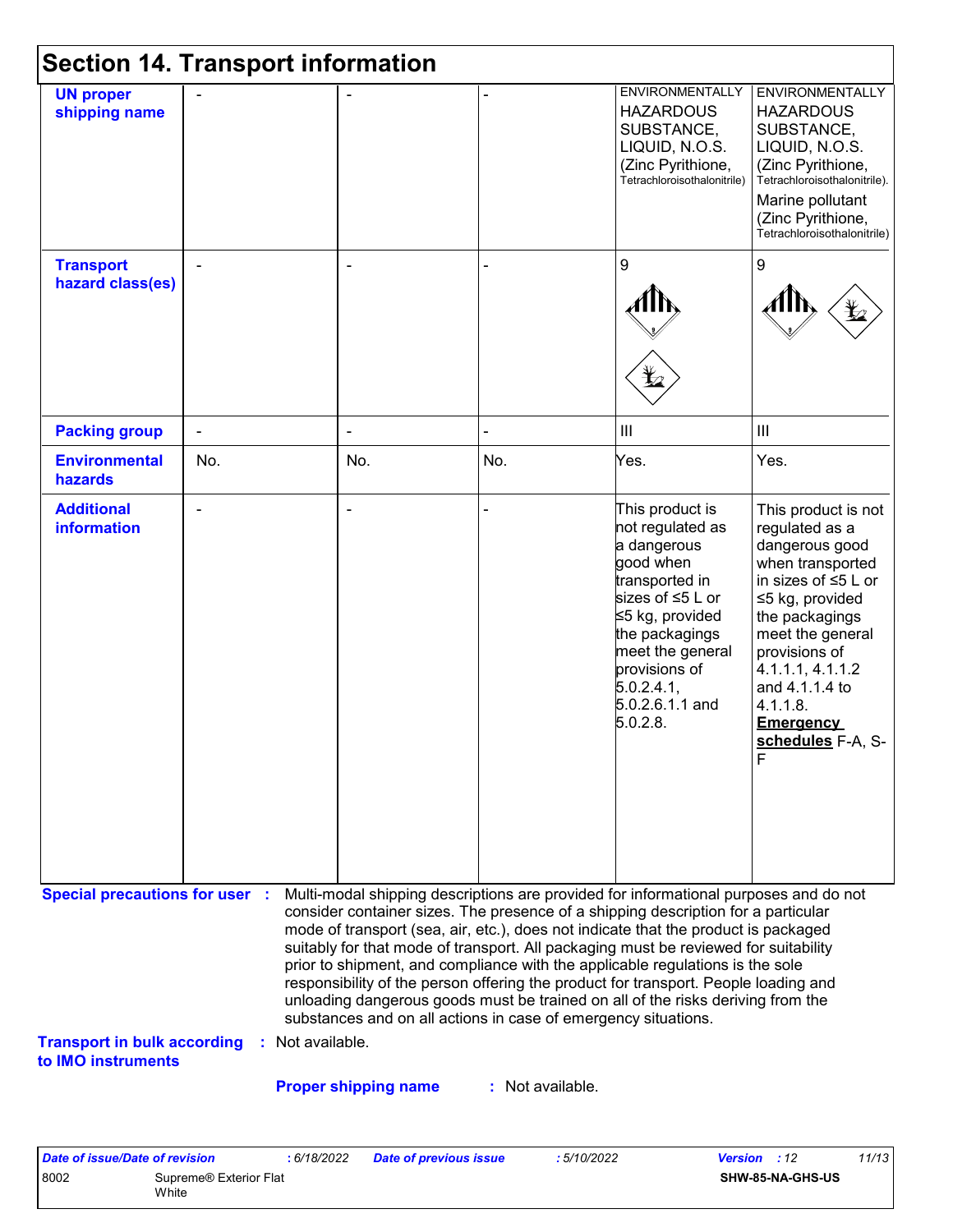## **Section 15. Regulatory information**

**TSCA 5(a)2 proposed significant new use rules**: 2-Methyl-4-isothiazolin-3-one; 5-Chloro-2-methylisothiazolinone

#### **SARA 313**

SARA 313 (40 CFR 372.45) supplier notification can be found on the Environmental Data Sheet.

#### **California Prop. 65**

WARNING: This product contains chemicals known to the State of California to cause cancer and birth defects or other reproductive harm.

#### **International regulations**

| <b>International lists</b> | : Australia inventory (AIIC): Not determined.                |
|----------------------------|--------------------------------------------------------------|
|                            | China inventory (IECSC): Not determined.                     |
|                            | Japan inventory (CSCL): Not determined.                      |
|                            | Japan inventory (ISHL): Not determined.                      |
|                            | Korea inventory (KECI): Not determined.                      |
|                            | New Zealand Inventory of Chemicals (NZIoC): Not determined.  |
|                            | Philippines inventory (PICCS): Not determined.               |
|                            | Taiwan Chemical Substances Inventory (TCSI): Not determined. |
|                            | Thailand inventory: Not determined.                          |
|                            | Turkey inventory: Not determined.                            |
|                            | Vietnam inventory: Not determined.                           |

## **Section 16. Other information**

**Hazardous Material Information System (U.S.A.)**



**The customer is responsible for determining the PPE code for this material. For more information on HMIS® Personal Protective Equipment (PPE) codes, consult the HMIS® Implementation Manual.**

**Caution: HMIS® ratings are based on a 0-4 rating scale, with 0 representing minimal hazards or risks, and 4 representing significant hazards or risks. Although HMIS® ratings and the associated label are not required on SDSs or products leaving a facility under 29 CFR 1910.1200, the preparer may choose to provide them. HMIS® ratings are to be used with a fully implemented HMIS® program. HMIS® is a registered trademark and service mark of the American Coatings Association, Inc.**

**Procedure used to derive the classification**

| <b>Classification</b>                                                                                                                     |             | <b>Justification</b>                                            |
|-------------------------------------------------------------------------------------------------------------------------------------------|-------------|-----------------------------------------------------------------|
| SKIN SENSITIZATION - Category 1<br><b>CARCINOGENICITY - Category 2</b><br>SPECIFIC TARGET ORGAN TOXICITY (REPEATED EXPOSURE) - Category 1 |             | Calculation method<br>lCalculation method<br>Calculation method |
| <b>History</b>                                                                                                                            |             |                                                                 |
| Date of printing                                                                                                                          | 6/18/2022   |                                                                 |
| Date of issue/Date of<br>revision                                                                                                         | : 6/18/2022 |                                                                 |
| Date of previous issue                                                                                                                    | : 5/10/2022 |                                                                 |
| <b>Version</b>                                                                                                                            | 12          |                                                                 |